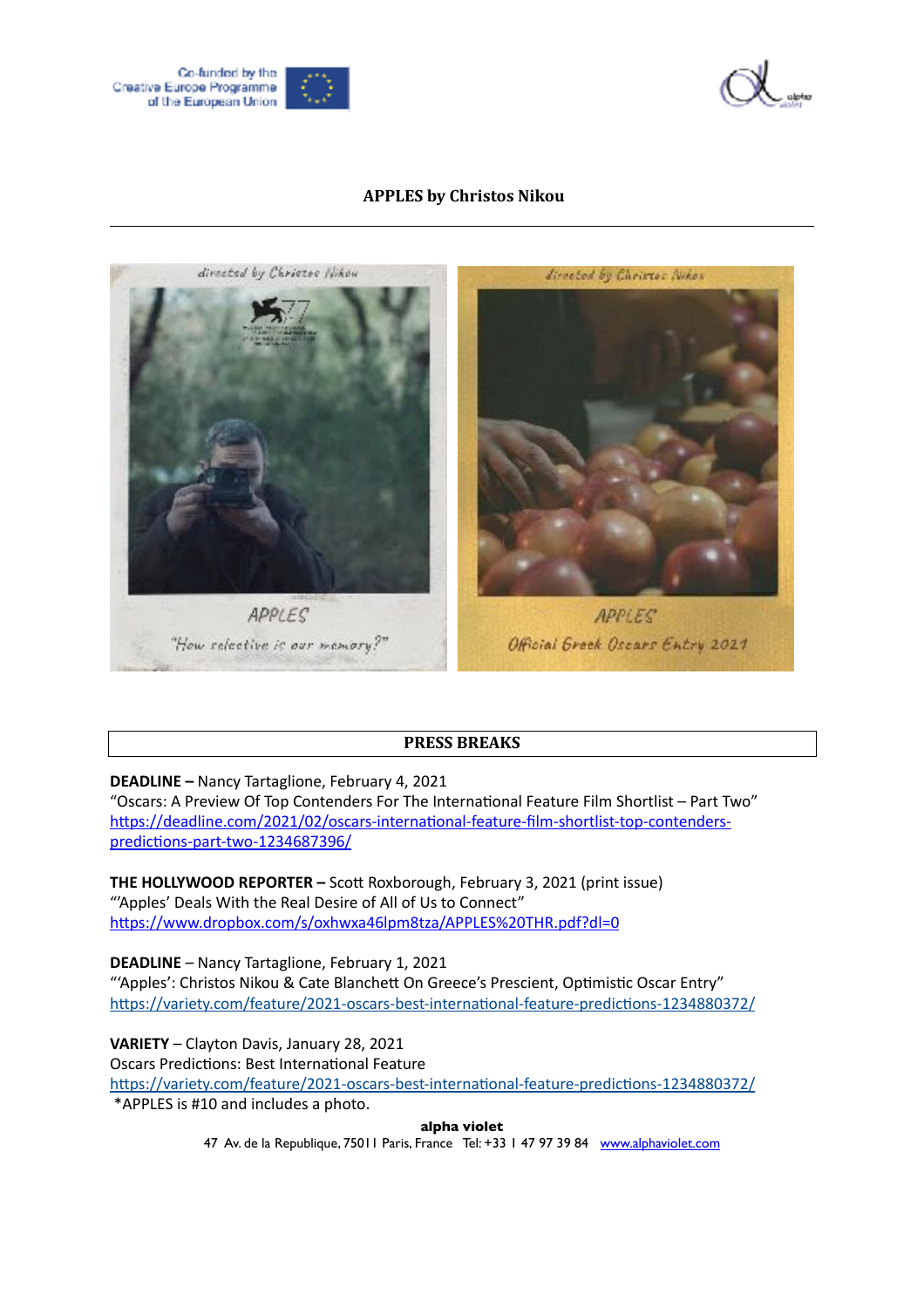

#### **VARIETY – Guy Lodge, January 27, 2021**

Europe Leads the Way to International Film Oscar Shortlist hopes <https://variety.com/2021/film/awards/europe-international-shortlist-oscar-1234892771/>

#### **NATIONAL BOARD OF REVIEW – January 2021**

'Apples in the Top 5 Foreign Language Films' [https://nationalboardofreview.org/2021/01/national-board-of-review-announces-2020-award](https://nationalboardofreview.org/2021/01/national-board-of-review-announces-2020-award-winners/?fbclid=IwAR3FkJWMtpdk8TP4d3ZZXBzMA6DZgYD9eeWmkfEMvGwg-wK8VD0q9wWiWd8)[winners/?fbclid=IwAR3FkJWMtpdk8TP4d3ZZXBzMA6DZgYD9eeWmkfEMvGwg](https://nationalboardofreview.org/2021/01/national-board-of-review-announces-2020-award-winners/?fbclid=IwAR3FkJWMtpdk8TP4d3ZZXBzMA6DZgYD9eeWmkfEMvGwg-wK8VD0q9wWiWd8)[wK8VD0q9wWiWd8](https://nationalboardofreview.org/2021/01/national-board-of-review-announces-2020-award-winners/?fbclid=IwAR3FkJWMtpdk8TP4d3ZZXBzMA6DZgYD9eeWmkfEMvGwg-wK8VD0q9wWiWd8)

### **DEADLINE – Amanda N'Duka – January 26, 2021**

'Carey Mulligan to star in 'Apples' director Christos Nikou's english-language debut 'Fingernails' [https://deadline.com/2021/01/carey-mulligan-fingernails-christos-nikou-movie-apples-dirty](https://deadline.com/2021/01/carey-mulligan-fingernails-christos-nikou-movie-apples-dirty-films-1234680570/?fbclid=IwAR2qEa71oexWf) [films-1234680570/?fbclid=IwAR2qEa71oexWf](https://deadline.com/2021/01/carey-mulligan-fingernails-christos-nikou-movie-apples-dirty-films-1234680570/?fbclid=IwAR2qEa71oexWf)

### **INDIEWIRE – Anne Thompson, January 25, 2021**

15 Top Contenders for the Best International Feature Film Oscar shortlist [https://www.indiewire.com/2021/01/15-top-contenders-best-international-feature-film-oscar](https://www.indiewire.com/2021/01/15-top-contenders-best-international-feature-film-oscar-shortlist-1234611202/)[shortlist-1234611202/](https://www.indiewire.com/2021/01/15-top-contenders-best-international-feature-film-oscar-shortlist-1234611202/)

### **VARIETY – Manori Ravindran, January 22, 2021**

Cate Blanchett, Christos Nikou Discuss Greek Oscar Contender 'Apples' and movie's accidental timeliness

[https://variety.com/2021/awards/global/cate-blanchett-christos-nikou-apples-oscar](https://variety.com/2021/awards/global/cate-blanchett-christos-nikou-apples-oscar-greece-1234890605/)[greece-1234890605/](https://variety.com/2021/awards/global/cate-blanchett-christos-nikou-apples-oscar-greece-1234890605/)

## **THE HOLLYWOOD REPORTER –** Scott Feinberg, January 15, 2021

"Feinberg Forecast: A Mid-January Check on the Oscar Race"

[https://www.hollywoodreporter.com/race/feinberg-forecast-a-mid-january-check-on-the-oscar-race?](https://www.hollywoodreporter.com/race/feinberg-forecast-a-mid-january-check-on-the-oscar-race?utm_source=Sailthru&utm_medium=email&utm_campaign=THR%2520Feinberg%2520Forecast&utm_term=hollywoodreporter_therace_ff) [utm\\_source=Sailthru&utm\\_medium=email&utm\\_campaign=THR%20Feinberg%20Forecast&utm\\_ter](https://www.hollywoodreporter.com/race/feinberg-forecast-a-mid-january-check-on-the-oscar-race?utm_source=Sailthru&utm_medium=email&utm_campaign=THR%2520Feinberg%2520Forecast&utm_term=hollywoodreporter_therace_ff) [m=hollywoodreporter\\_therace\\_f](https://www.hollywoodreporter.com/race/feinberg-forecast-a-mid-january-check-on-the-oscar-race?utm_source=Sailthru&utm_medium=email&utm_campaign=THR%2520Feinberg%2520Forecast&utm_term=hollywoodreporter_therace_ff)f

#### **SCREEN DAILY –** Michael Rosser, January 15, 2021

"In conversation: 'Apples', 'Beginning' and 'Arracht' directors talk Oscars, dark themes and future projects"

[http://screendaily.com/features/in-conversation-apples-beginning-and-arracht-directors-talk-oscars](http://screendaily.com/features/in-conversation-apples-beginning-and-arracht-directors-talk-oscars-dark-themes-and-future-projects/5156215.article)[dark-themes-and-future-projects/5156215.article](http://screendaily.com/features/in-conversation-apples-beginning-and-arracht-directors-talk-oscars-dark-themes-and-future-projects/5156215.article)

# **LOS ANGELES TIMES' THE ENVELOPE –** Gregory Ellwood, January 14, 2021 (print issue)

"Rescuing Memory"

ONLINE VERSION: [https://www.latimes.com/entertainment-arts/awards/story/2021-01-12/greek](https://www.latimes.com/entertainment-arts/awards/story/2021-01-12/greek-film-apples-christos-nikou)[film-apples-christos-nikou](https://www.latimes.com/entertainment-arts/awards/story/2021-01-12/greek-film-apples-christos-nikou)

## **DEADLINE AWARDSLINE –** Nancy Tartaglione, January 13, 2021

"Windows on the World"

[https://www.dropbox.com/s/uflxdsdz7fyw8o7/FirstTake\\_Deadline.pdf?dl=0](https://www.dropbox.com/s/uflxdsdz7fyw8o7/FirstTake_Deadline.pdf?dl=0)

**alpha violet**

47 Av. de la Republique, 75011 Paris, France Tel: +33 1 47 97 39 84 [www.alphaviolet.com](http://www.alphaviolet.com)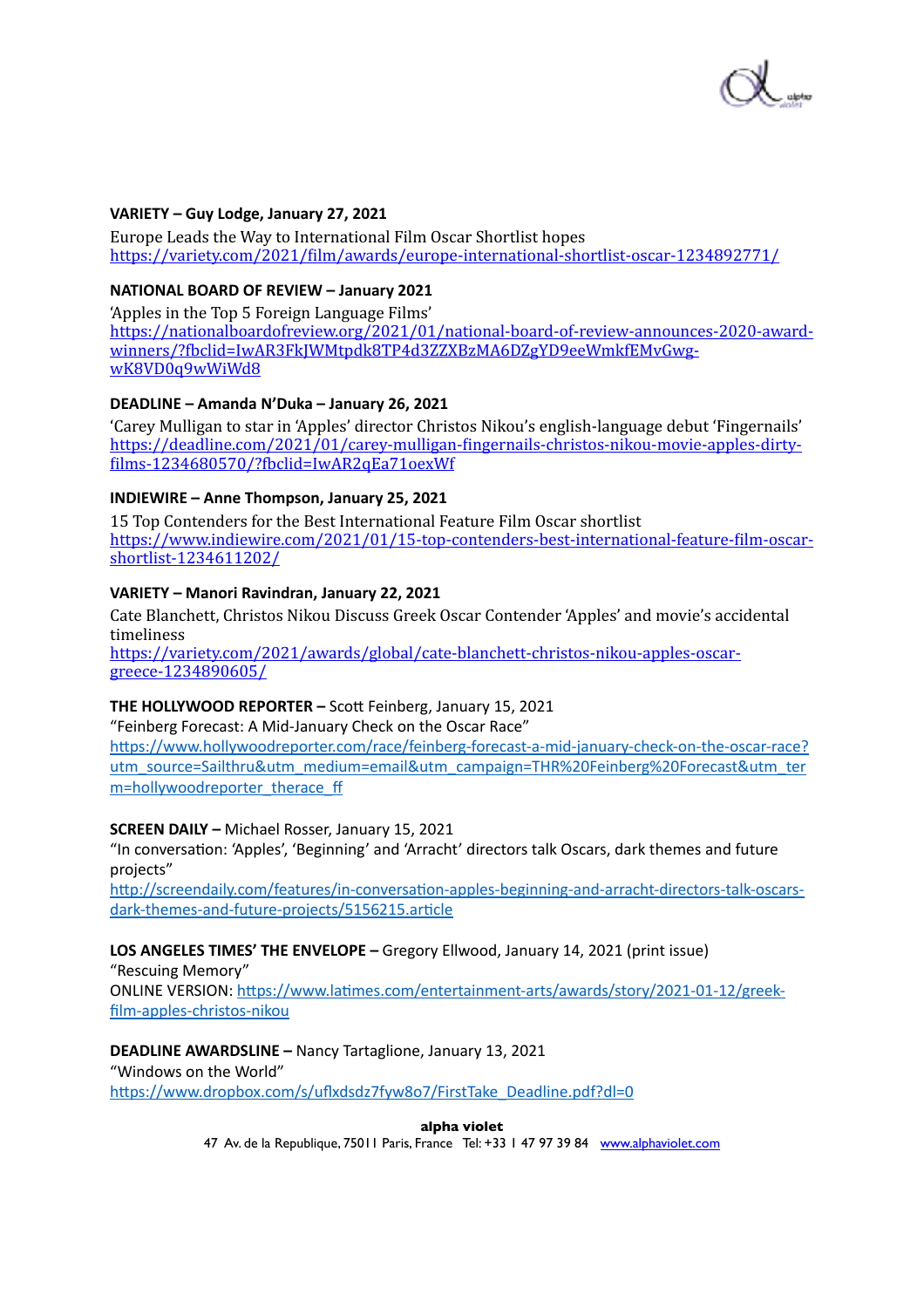

**LOS ANGELES TIMES –** Gregory Ellwood, January 12, 2021

"Greek film 'Apples' explores the role of memory in human existence" [https://www.latimes.com/entertainment-arts/awards/story/2021-01-12/greek-film-apples-christos](https://www.latimes.com/entertainment-arts/awards/story/2021-01-12/greek-film-apples-christos-nikou)[nikou](https://www.latimes.com/entertainment-arts/awards/story/2021-01-12/greek-film-apples-christos-nikou)

**THEWRAP** – Christos Nikou's interview with the Wrap's Awards editor Steve Pond is included in the January 11 International race print issue.

**DEADLINE** - Andreas Wiseman, January 9, 2021 "'Apples' Director Christos Nikou On The Timeliness Of His Greek Oscar Entry" [https://deadline.com/2021/01/apples-christos-nikou-greece-oscar-entry-interview](https://deadline.com/2021/01/apples-christos-nikou-greece-oscar-entry-interview-contenders-1234668028/)[contenders-1234668028/](https://deadline.com/2021/01/apples-christos-nikou-greece-oscar-entry-interview-contenders-1234668028/)

**THE FILM STAGE** – Eli Friedberg, January 6, 2021 "The 40 Best 2021 Films We've Already Seen" <https://thefilmstage.com/the-40-best-2021-films-weve-already-seen/>

**GOLD DERBY** – Paul Sheehan, November 10, 2020 "2021 Oscar Predictions: Best International Feature" [https://www.goldderby.com/ feature/2021 -oscar -predictions -best -international](https://www.goldderby.com/feature/2021-oscar-predictions-best-international-feature-1203825978/)  [feature-1203825978/](https://www.goldderby.com/feature/2021-oscar-predictions-best-international-feature-1203825978/)

**THE HOLLYWOOD REPORTER** – Scott Roxborough, January 8, 2021 (print issue) "Has *Parasite* Ushered in a Golden Age of Odd" [https://www.hollywoodreporter.com/news/oscars-international-feature-race-has-parasite](https://www.hollywoodreporter.com/news/oscars-international-feature-race-has-parasite-ushered-in-a-broader-acceptance-of-genre-in-category)[ushered-in-a-broader-acceptance-of-genre-in-category](https://www.hollywoodreporter.com/news/oscars-international-feature-race-has-parasite-ushered-in-a-broader-acceptance-of-genre-in-category) PRINT VERSION – [https://www.dropbox.com/s/c60e8uxyef7zrxe/THR\\_Jan8\\_Apples.pdf?dl=0](https://www.dropbox.com/s/c60e8uxyef7zrxe/THR_Jan8_Apples.pdf?dl=0)

**THE HOLLYWOOD REPORTER -** David Rooney, "THR's Top Reviewed International Films" [PRINT VERSION – https://www.dropbox.com/s/4fdxj67nc3wtzw7/](https://www.dropbox.com/s/4fdxj67nc3wtzw7/THR_Jan8_Apples_Rooney.pdf?dl=0) THR Jan8 Apples Rooney.pdf?dl=0 \**Apples* is in THR's list of the 3 top reviewed films of 2020.

**LOS ANGELES TIMES** – Michael Ordoña, December 31, 2020 "BuzzMeter 2021: Our experts make early Oscar predictions - and so can you" [https://www.latimes.com/entertainment-arts/awards/story/2020-12-31/oscars-2021](https://www.latimes.com/entertainment-arts/awards/story/2020-12-31/oscars-2021-buzzmeter-gets-you-in-the-awards-season-swing) [buzzmeter-gets-you-in-the-awards-season-swing](https://www.latimes.com/entertainment-arts/awards/story/2020-12-31/oscars-2021-buzzmeter-gets-you-in-the-awards-season-swing) \**Apples* is #9. 

**THE PLAYLIST** – Gregory Ellwood, November 30, 2020 "International Film Contenders Ready For A Wide Open Oscars Race" [https://theplaylist.net/international-film-contenders-wide-open-oscars-race-20201130/?](https://theplaylist.net/international-film-contenders-wide-open-oscars-race-20201130/?utm_source=dlvr.it&utm_medium=twitter) [utm\\_source=dlvr.it&utm\\_medium=twitter](https://theplaylist.net/international-film-contenders-wide-open-oscars-race-20201130/?utm_source=dlvr.it&utm_medium=twitter)  $\overline{\text{*}includes}$  the trailer.

**SCREEN DAILY** – Wendy Ide, December 23, 2020 "Films of the year  $2020$ : Wendy Ide" <https://www.screendaily.com/features/films-of-the-year-2020-wendy-ide/5155934.article>

**alpha violet**

47 Av. de la Republique, 75011 Paris, France Tel: +33 1 47 97 39 84 [www.alphaviolet.com](http://www.alphaviolet.com)